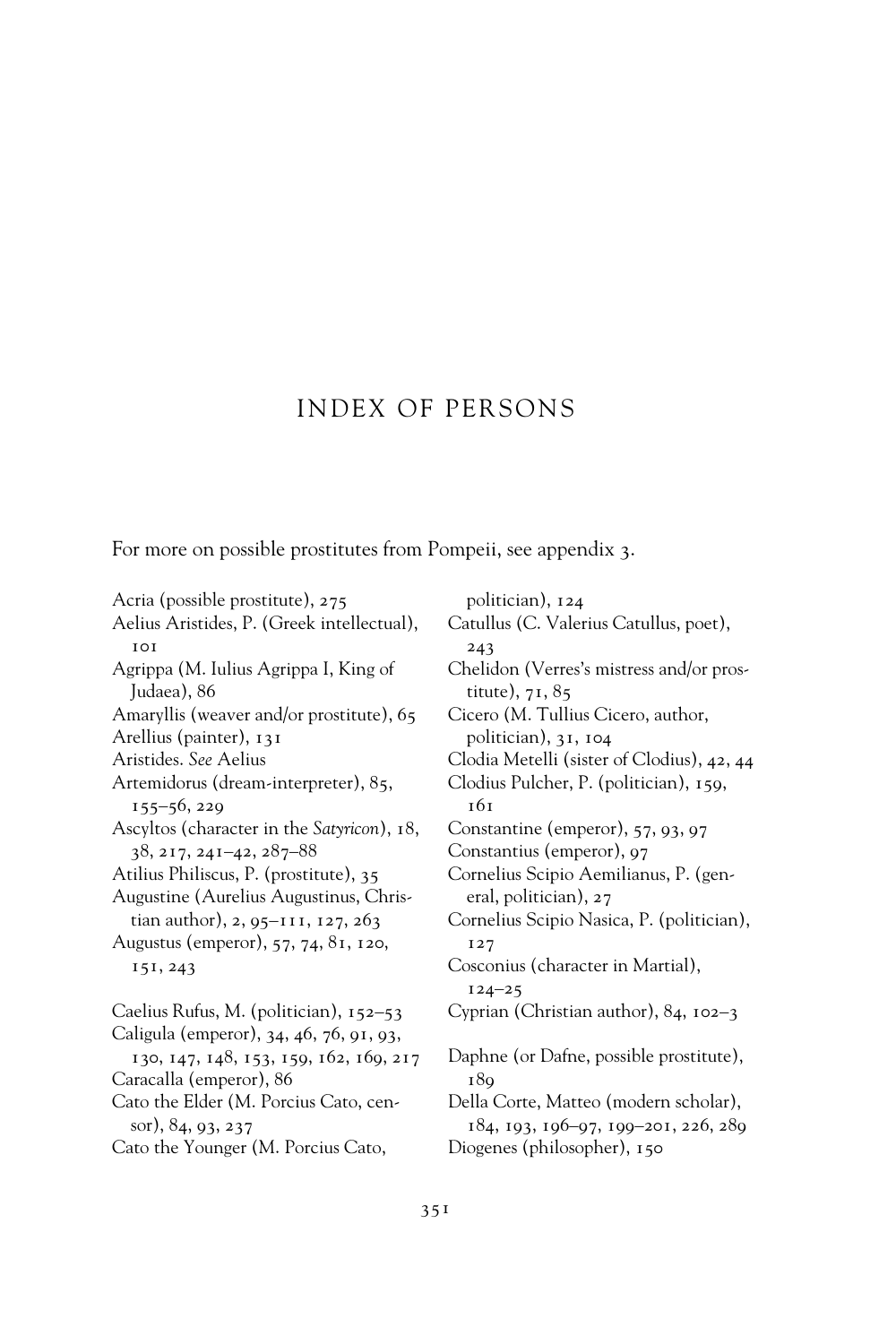Dio of Prusa (Greek intellectual), 98–99, 101 Domitian (emperor), 125, 248 Elagabalus (emperor), 58 Elius (pimp), 36 Encolpius (character in the *Satyricon*), 18, 237, 241–42, 287–88 Epafra (possible prostitute), 275 Euplia (possible prostitute), 190 Faecenia Hispala (prostitute), 35, 59, 60, 260 Felic(u)la (possible prostitute[s]), 274–75 Fiorelli, Giuseppe (modern scholar), 189–93, 238 Firma (possible prostitute[s]), 274, 275 Frontinus (Sex. Iulius Frontinus, author), 152–53 Galla (character in Martial), 41 Glyco (prostitute and/or mill-girl), 29, 65 Herennius Rufinus (opponent of Apuleius), 39, 287 Hostilius Mancinus, A. (aedile), 86, 88–89 Isidorus (possible prostitute), 276 Julia (daughter of Augustus), 92, 161, 250 Julian (emperor), 97–99 Justinian (emperor), 60 Labrax (pimp in Plautus), 27 Lais (Greek prostitute), 150 Leda (character in Martial), 41 Livia (wife of Augustus), 119–20 Lucretia (exemplary matron), 127 Manilia (prostitute), 88–90 Marc Antony (M. Antonius, general, politician), 161, 163 Marius (C. Marius, general, politician), 130 Martial (M. Valerius Martialis, poet), 5, 124–28 Mau, August (modern scholar), 185–86, **101** Menander (possible prostitute), 274 Menenius Agrippa (politician), 101 Messalina (wife of Claudius), 150, 161, 217, 236 Naereia or Nereia (possible prostitute), 273 Nebris (possible prostitute), 273 Nero (emperor), 91, 130 Ovid (P. Ovidius Naso, poet), 120–22, 128 Parent-Duchâtelet, Alexandre (modern prostitution expert), 83, 95, 110, 143, 255 Parrhasius (painter), 113, 131 Paul (Christian author), 102 Philip the Arab (emperor), 96-97 Phyllis (character in Martial), 41 Pitane (possible prostitute), 276 Pliny the Elder (C. Plinius Secundus, author), 128–32 Plotinus (philosopher), 104 Pomponius, Sex. (jurist), 35 Propertius, Sex. (poet), 122–23 Quinctius Flamininus, L. (general, politi $cian$ ),  $92$ Rustica (possible prostitute), 275 Sanger, William (modern prostitution expert), 175 Sannio (pimp in Terence), 27 Saufeia (character in Martial), 126 Scipio. *See* Cornelius Scribonius Curio, C. (politician), 161 Sempronius Neikokrates, M. (pimp), 55